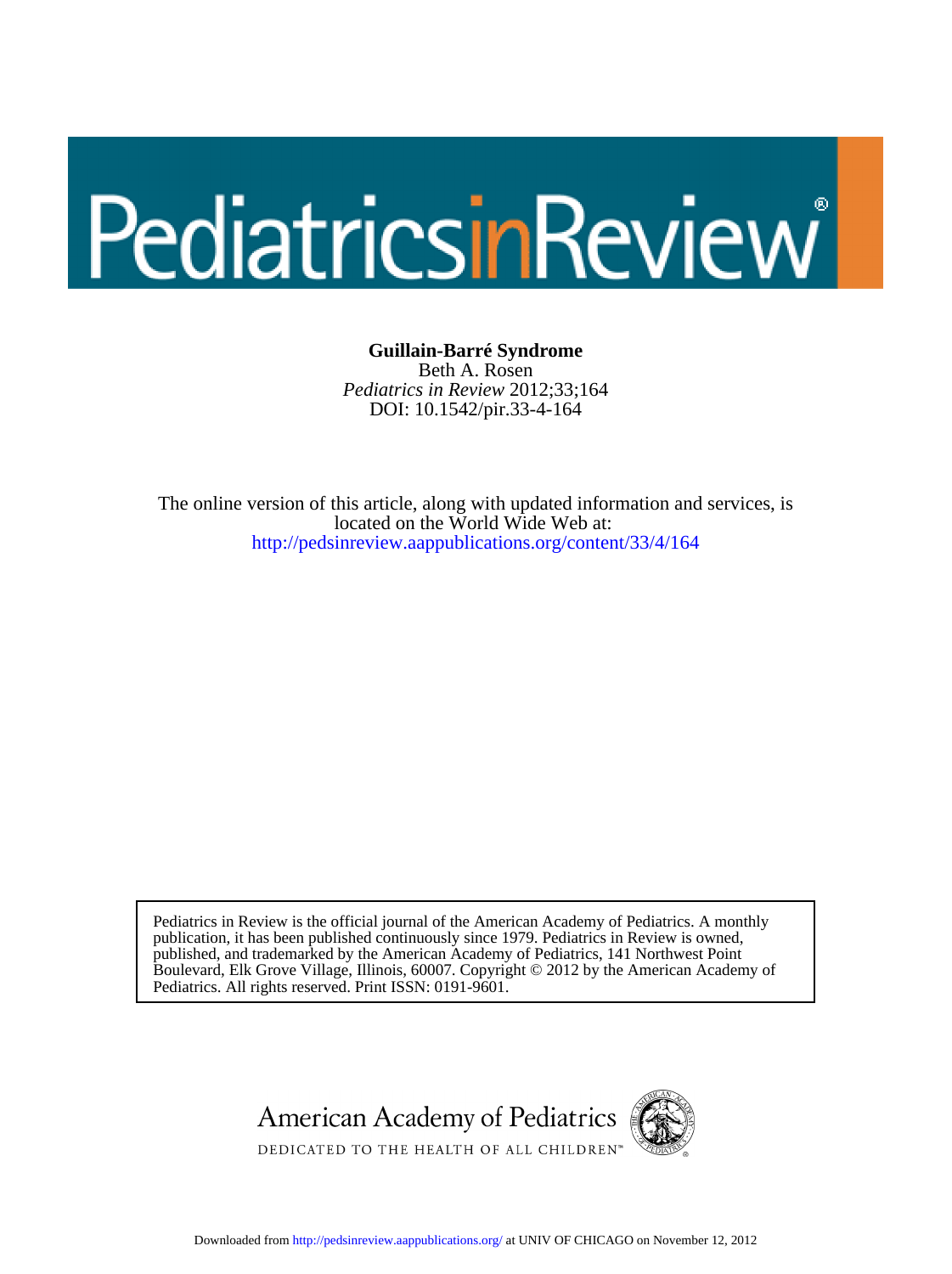# Guillain-Barré Syndrome

Beth A. Rosen, MD\*

Author Disclosure Dr Rosen has disclosed no financial relationships relevant to this article. This commentary does not contain a discussion of an unapproved/ investigative use of a commercial product/ device.

# Educational Gap

The American Academy of Neurology published a practice parameter in 2003 outlining treatment recommendations for Guillain-Barré syndrome. The recommendations were based on strong data in adults and were extrapolated to children because no well-designed randomized studies have been done in children.

Objectives After completing this article, readers should be able to:

- 1. Understand the common causes of acute weakness and paralysis in children.
- 2. Understand the presenting features of Guillain-Barré syndrome in children.
- 3. Understand how to rule out other potentially dangerous and treatable causes of weakness and paralysis in children.
- 4. Understand the management of the child with Guillain-Barré syndrome.

### **Definition**

Guillain-Barré syndrome (GBS) is an acquired disorder of the peripheral nerves, described best as a polyradiculoneuropathy. With the widespread eradication of poliomyelitis, GBS is the most common cause of acute and subacute flaccid paralysis in infants and children. The disorder is characterized by progressive, symmetrical, usually ascending weakness, and diminished or absent reflexes. Diffuse pain also is a common presenting feature in many children with GBS, at times delaying accurate diagnosis. GBS was thought previously to be an inflammatory disorder that affected only the myelin sheath, resulting in diffuse demyelination. However, it is now recognized that the process can also attack the axon, leading to degeneration of the nerve itself.

### Epidemiology

GBS occurs year round and in all age groups. Adults are affected more commonly than children. Some studies suggest that males are more likely to be affected than females. The overall incidence has been estimated to range from 0.4 to 2.4 cases per 100,000 per year, with 3,500 new cases per year occurring in the United States. The incidence in children is lower, with estimates between 0.4 and 1.3 cases per 100,000 per year.

### Abbreviations

| AIDP:   | acute inflammatory demyelinating                 |
|---------|--------------------------------------------------|
|         | polyneuropathy                                   |
|         | AMAN: acute motor axonal neuropathy              |
|         | AMSAN: acute motor and sensory axonal neuropathy |
| CSF:    | cerebrospinal fluid                              |
| GBS:    | Guillain-Barré syndrome                          |
| $lgG$ : | immunoglobulin G                                 |
| IVIG:   | intravenous immunoglobulin                       |
| MFS:    | Miller-Fisher syndrome                           |
|         |                                                  |

GBS can occur at any age but is rare in children under the age of 2 years.

### **Pathogenesis**

GBS was long considered a single disorder, acute inflammatory demyelinating polyradiculoneuropathy (AIDP), in which the target is the myelin sheath. This variant of GBS remains the most common form seen in the United States and Europe. However, it has become clear that there are phenotypically similar disorders, acute motor axonal neuropathy (AMAN) and acute motor and sensory axonal neuropathy (AMSAN), in which the target is the axon itself, rather than the myelin sheath. AMAN is the predominant form seen in children in China and South America. In addition

\*Assistant Professor of Pediatrics, Tufts University School of Medicine, Boston, MA; Pediatric Neurologist, Baystate Children's Hospital, Springfield, MA.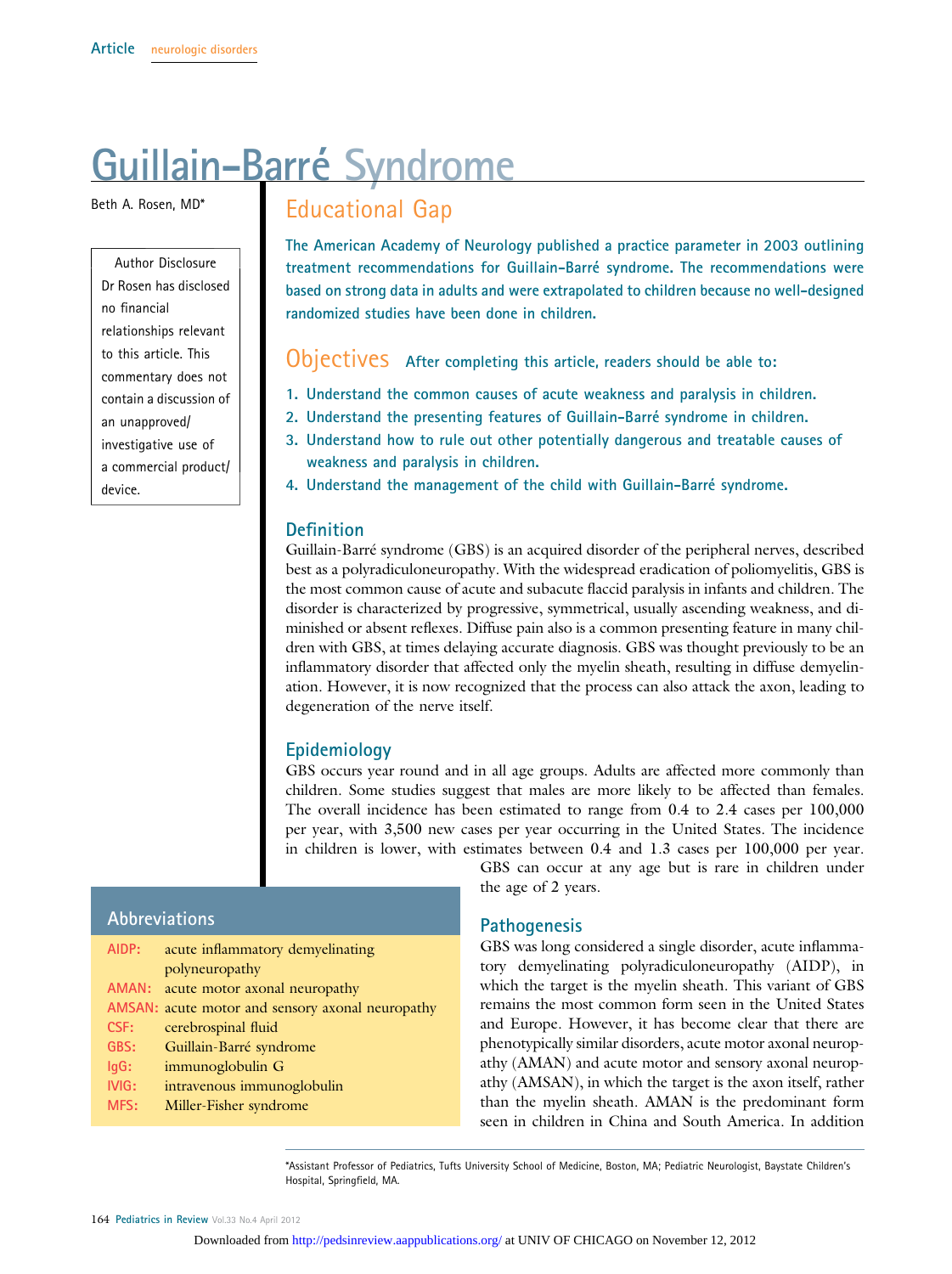there are other variants considered to fall under the category of GBS, the most common of which is the Miller-Fisher syndrome (MFS), a disorder characterized by ophthalmoplegia, ataxia, and areflexia, usually with little to no weakness.

The pathogenesis of GBS is believed to be an abnormal immune response to an antecedent event, most commonly an infection. Approximately two-thirds of patients report a respiratory or gastrointestinal illness in the weeks preceding onset of symptoms. Many viruses and bacteria have been implicated, including cytomegalovirus, Epstein-Barr virus, Haemophilus influenzae, herpes simplex virus, and Mycoplasma. The strongest association is with the bacterium Campylobacter jejuni, which is believed to be the cause of 20% to 30% of GBS in the United States and Europe and a higher percentage of the AMAN cases seen in China and South America.

Vaccines also have been implicated as a triggering factor. Some evidence suggests that the "swine flu" vaccine used in the 1976 influenza season led to an increased incidence of GBS. There are no data linking other vaccines, including diphtheria-tetanus-acellular pertussis and measles-mumps-rubella, to GBS. In 2005, the Food and Drug Administration issued an advisory about the possible association between the MCV4 meningococcal vaccine and GBS and recommended that the vaccine not be given to adolescents or adults with a history of GBS. However, the 2009 Red Book published by the American Academy of Pediatrics says "the available data cannot determine with certainty whether MCV4 increases the risk for GBS and do not affect immunization recommendations". (1)

Rarely, GBS can be the presenting manifestation of lymphoma or systemic lupus erythematosus or can develop during the course of lymphoma or systemic lupus.

### Pathophysiology

The pathophysiology of GBS is not completely understood. Both cellular and immune functions are involved. It is believed that, in a type of molecular mimicry, antibodies that form in response to antigens on the causative agent, usually a bacterium or virus, cross-react with gangliosides on the surface of the peripheral nerve. Antiganglioside antibodies, most commonly GM1, occur frequently in GBS. Some appear to target the myelin sheath, others, the nodes of Ranvier and the axon. The presence of antibodies to GM1 ganglioside is particularly common when GBS follows infection by *C jejuni*. The strongest connection with antiganglioside antibodies is found in the MFS, in which antibodies to G1QB ganglioside are found in >90% of patients who have this disorder. The nerves that innervate the extraocular muscles are enriched with G1QB ganglioside, which explains why ophthalmoplegia is the hallmark of this disorder.

### Clinical Aspects

GBS is a triphasic illness characterized by an acute phase, a plateau phase of variable length, and a recovery phase that can take weeks to months. Initial symptoms usually present between 1 and 4 weeks after a respiratory or diarrheal illness.

The first phase is characterized by the onset and progression of symptoms. This phase can last from hours to weeks. The usual presenting concern is weakness that may manifest as a disturbance of gait such as refusal to walk, walking on a wide base, or difficulty with running or climbing stairs. The gait disturbance, although usually interpreted initially to be ataxia and therefore thought to represent central nervous system disease, usually is caused by weakness rather than cerebellar dysfunction. Vague paresthesias often are described. Significant, poorly localized pain is common, which can cause delay in diagnosis, because the child may be difficult to examine; early findings may be subtle, and pain is not commonly known to be associated with GBS.

As is typical in a peripheral neuropathy, weakness usually begins distally in the legs and ascends, at times rapidly, to involve the arms, face, and muscles of respiration. The weakness usually is accompanied by diminished or absent reflexes early in the course. Less commonly, weakness begins in the proximal muscles, a pattern that can lead to an incorrect diagnosis of myositis. Cranial nerve abnormalities are frequent, occurring in up to 50% of patients in some case studies. The facial nerve is the most commonly affected cranial nerve, and the weakness often is bilateral. Papilledema is a rarely reported finding in GBS and represents increased intracranial pressure of unclear etiology. Pupillary abnormalities are rare and should lead to consideration of another diagnosis, such as botulism.

Autonomic instability, including cardiac dysrhythmias, orthostatic hypotension, hypertension, paralytic ileus, and transient bladder dysfunction, is common and can occur anytime during the illness. Patients must be monitored closely for autonomic instability because it can be life threatening.

The acute illness usually peaks in severity 2 weeks after onset.

One recent study highlighted the course of 95 children with GBS in a prospective study. (2) Most study participants had AIDP, the demyelinating form of GBS. The disease progressed to a peak in a median of 7 days. At the peak, 40% were still able to ambulate, one-half of them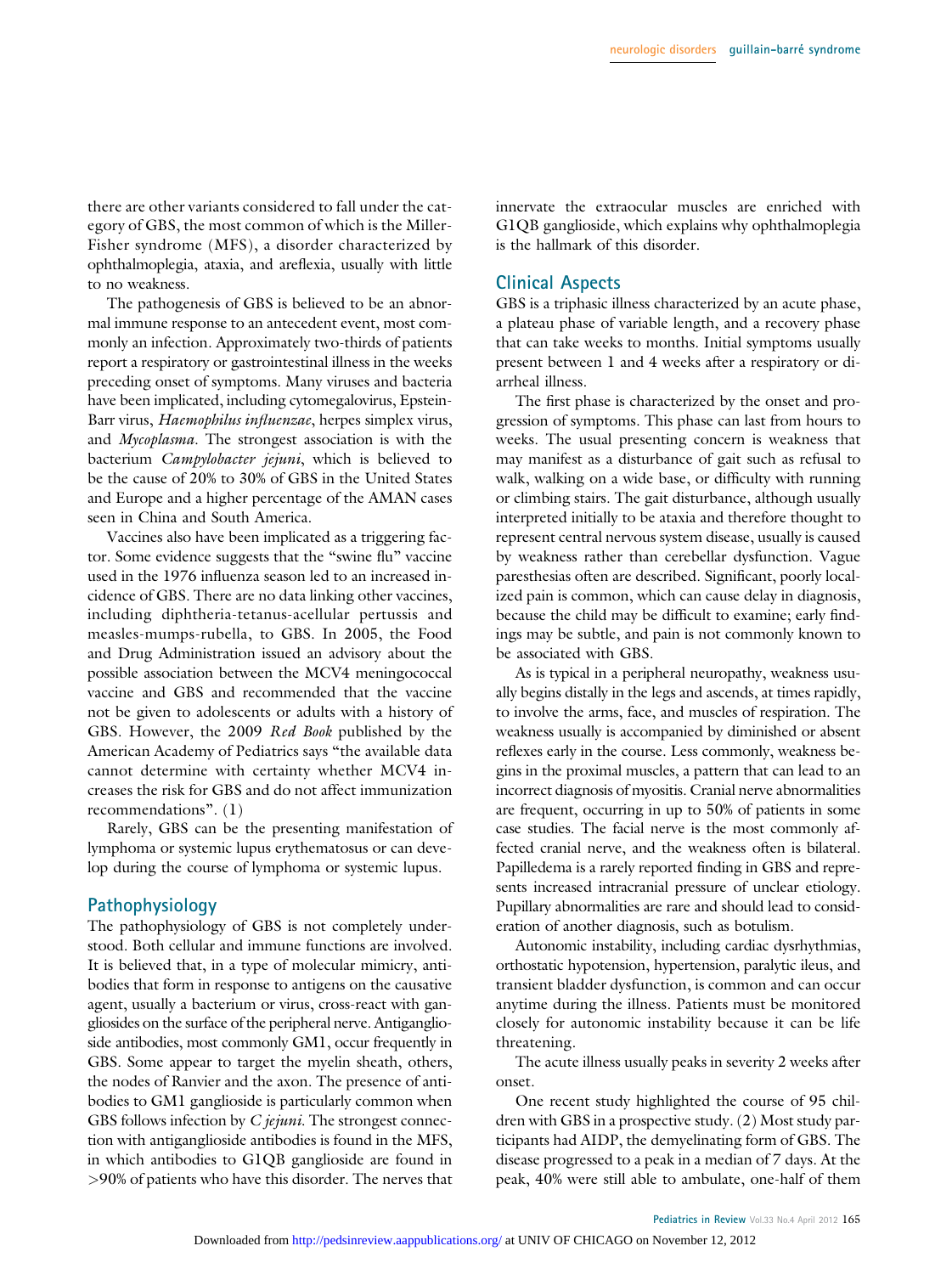without assistance and one-half with assistance. Upper extremity function was abnormal in 76%, and 9% had no movement at all. Forty-three percent had cranial nerve weakness, and 13% required mechanical ventilation. An additional 18% were considered to have respiratory compromise. Fifty-one percent had a least one type of autonomic dysfunction, and 79% reported pain (Table 1).

Patients who had AMAN and AMSAN usually present in a similar fashion to the more common AIDP, with the addition of sensory symptoms in AMSAN. MFS presents with external ophthalmoplegia, ataxia, and areflexia without significant weakness. The first symptom in this disorder usually is diplopia, which progresses to clear paralysis of extraocular movements. The ataxia in MFS is not a pure cerebellar ataxia, although cerebellar circuits are almost certainly involved. Peripheral sensory nerves rather than motor nerves are affected predominately in this syndrome, leading to a "sensory ataxia." In this case, it is the loss of proprioception that leads to a widely based, unsteady gait.

### Differential Diagnosis

The differential diagnosis of GBS is extensive (Table 2). The most important disorders to exclude are tick paralysis, botulism, transverse myelitis, and a compressive spinal cord lesion, because these treatable diseases have presentations that mimic GBS.

Tick paralysis is an acute peripheral neuropathy caused by a species of the Dermacentor tick in the United States and the tick Ixodes holocyclus in Australia. Patients can present with acute ataxia or ascending paralysis or both. Onset is usually more rapid than seen with GBS. Treatment involves removal of the offending tick, and recovery is usually complete. A careful examination is important, especially in children with long or thick hair, in whom finding a tick can be challenging.

Infant botulism is a disorder of neuromuscular transmission caused by colonization of the bowel by botulinum spores found in food or soil. It is predominately a disorder of infants <1 year of age, an age group in which GBS is rare. Much less frequently, botulism can be caused by botulinum toxin in food or wounds, usually in older individuals. Mild cases also have been seen in children receiving botulinum toxin for spasticity. Botulism differs from GBS in that it is usually a descending rather than ascending paralysis, beginning with the cranial nerves. Pupillary abnormalities and bulbar symptoms, such as chewing and swallowing difficulties, are common. If this disorder is suspected, treatment is available in the form of botulism immune globulin. Untreated patients can develop severe respiratory compromise; so treatment must be started before laboratory confirmation.

An acute disorder of the spinal cord can be confused with GBS, especially because reflexes may be absent in an acute spinal cord lesion. Transverse myelitis, secondary to

# Table 1. Signs and Symptoms of Guillain-Barré Syndrome in a Prospective Study of 95 Patients

|                                         | At Presentation                                                   | At Diagnosis                      | At Peak of Illness                                       |
|-----------------------------------------|-------------------------------------------------------------------|-----------------------------------|----------------------------------------------------------|
| Symmetrical weakness                    |                                                                   | 100%                              |                                                          |
| Hyporeflexia or absent reflexes         |                                                                   | 100%                              |                                                          |
| Gait abnormality                        | Unsteadiness of<br>qait: 45%<br>Inability to walk<br>unaided: 24% | Inability to walk<br>unaided: 60% | Inability to walk<br>unaided: 80%                        |
| Pain                                    | 34%                                                               | >30%                              | 79%                                                      |
| <b>Dysesthesias</b>                     | 4%                                                                |                                   |                                                          |
| Cranial nerve dysfunction               | Diplopia: 3%<br>Facial weakness: 2%                               | 27%                               | 46%                                                      |
| Autonomic nervous system<br>dysfunction |                                                                   | 33%                               | 51%                                                      |
| <b>Upper extremity weakness</b>         |                                                                   |                                   | 74%                                                      |
| <b>Respiratory compromise</b>           |                                                                   | 20%                               | 13% intubated $+$<br>18% other respiratory<br>compromise |

Table constructed with data from: Korinthinberg R, Schessl J, Kirschner J. Clinical presentation and course of childhood Guillain-Barré syndrome: a prospective multicentre study. Neuropediatrics. 2007;38:10–17. Published with permission from Georg Thieme Verlag KG.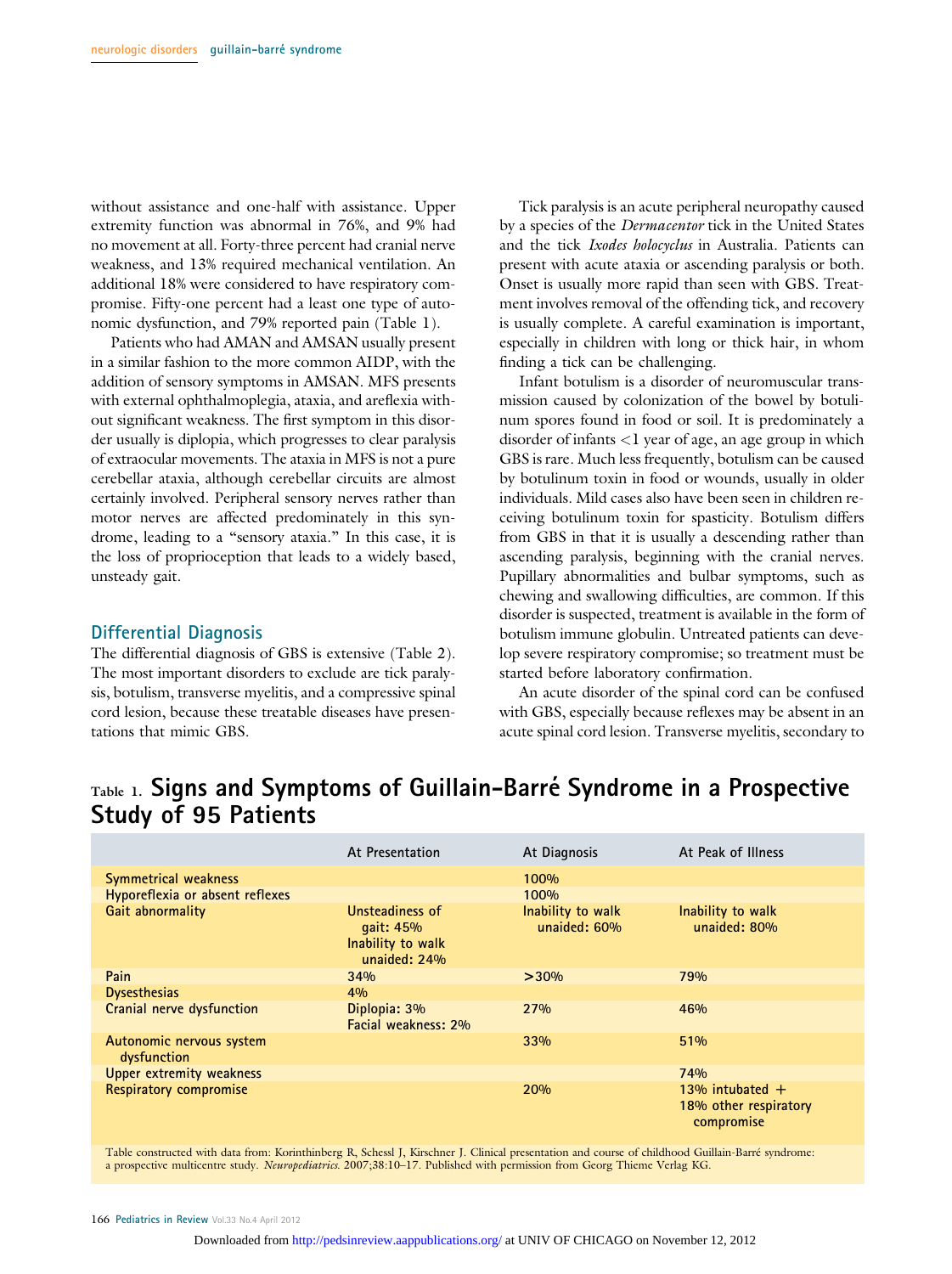# Table 2. Differential Diagnosis of Guillain-Barré Syndrome

### Central nervous system

• Hysterical paralysis

### Cerebellum

• Acute cerebellar ataxia

Spinal cord

- Transverse myelitis
- Spinal cord compression

Anterior horn cell • Poliomyelitis

Peripheral nerves

- Tick paralysis (United States)
- Toxic neuropathy
- Diphtheria
- Porphyria

Neuromuscular junction

- Botulism
- Myasthenia gravis
- Tick paralysis (Australia)
- Neuromuscular blocking agents

### Muscle

- Viral myositis
- Inflammatory myopathies
- Metabolic myopathies

an infectious or autoimmune disorder, and spinal cord compression are the most common causes of acute spinal cord dysfunction. It is very important to distinguish these disorders from GBS because early corticosteroid treatment may improve outcome in transverse myelitis, and a compressive myelopathy often is a surgical emergency.

Several features distinguish a spinal cord lesion from GBS, although these characteristics may be difficult to appreciate in a young child. These findings include persistent localized back pain, asymmetric weakness, a discrete sensory level, and bladder dysfunction. Any suspicion of a spinal cord disorder should lead to emergency imaging of the spine (Table 3).

A central nervous system disorder such as acute cerebellar ataxia caused by cerebellitis is in the differential diagnosis, but strength and reflexes often are preserved. Myasthenia gravis, a disorder of neuromuscular transmission, is another cause of acute weakness, but the findings of ptosis and fluctuating weakness distinguish this disease from GBS.

Poliomyelitis, an infectious disorder of the anterior horn cell, can mimic GBS. However poliomyelitis is usually accompanied by fever and meningismus, which are

# Table 3. Factors That Cast Doubt on Diagnosis of Guillain-Barré Syndrome

- Marked persistent asymmetry of motor function
- Persistent bowel or bladder dysfunction
- Discrete sensory level
- Cerebrospinal fluid pleocytosis  $> 50$  cells/mm<sup>3</sup>
- Ptosis
- Pupillary abnormalities
- Prominent bulbar signs
- Descending weakness

Reprinted with permission from Asbury AK, Cornblath DR. Assessment of current diagnostic criteria for Guillain-Barré syndrome. Ann Neurol. 1990; 27(suppl):S22.

unusual findings in GBS. Lyme polyradiculitis can also be confused with GBS, but is rarely seen as a feature of Lyme disease in the United States. Diphtheria and other toxic, infectious, and metabolic neuropathies are in the differential diagnosis, but are much less common.

### Laboratory Tests

The diagnosis of GBS is made on clinical grounds. Laboratory tests can be confirmatory early in the course, but treatment never should be delayed awaiting results, especially because early in the course test results may be normal.

Cerebrospinal fluid (CSF) evaluation and electromyography are the two laboratory tests most useful in confirming the diagnosis of GBS. MRI of the spine with gadolinium can be useful as an adjunctive test if the diagnosis is in question or if electromyography is not available.

The typical CSF finding in GBS is elevated protein level without an elevated cell count (albuminocytologic dissociation). Protein concentration usually is normal in the first few days of the illness and begins to rise by the end of the first week, peaking in 4 to 6 weeks. In most cases, the CSF has  $<$ 10 cells per mm<sup>3</sup>, all lymphocytes. Greater than 50 leukocytes per mm<sup>3</sup> in the CSF should lead to consideration of other diagnoses, although this finding does not absolutely rule out GBS.

Early in the course of the disease, electromyography findings may be normal or minimal, such as absent F responses. Later in the course of AIDP, there are findings of prolonged distal latencies, conduction velocity slowing, and evidence of conduction block, which are all signs of demyelination. In the axonal forms (AMAN, AMSAN,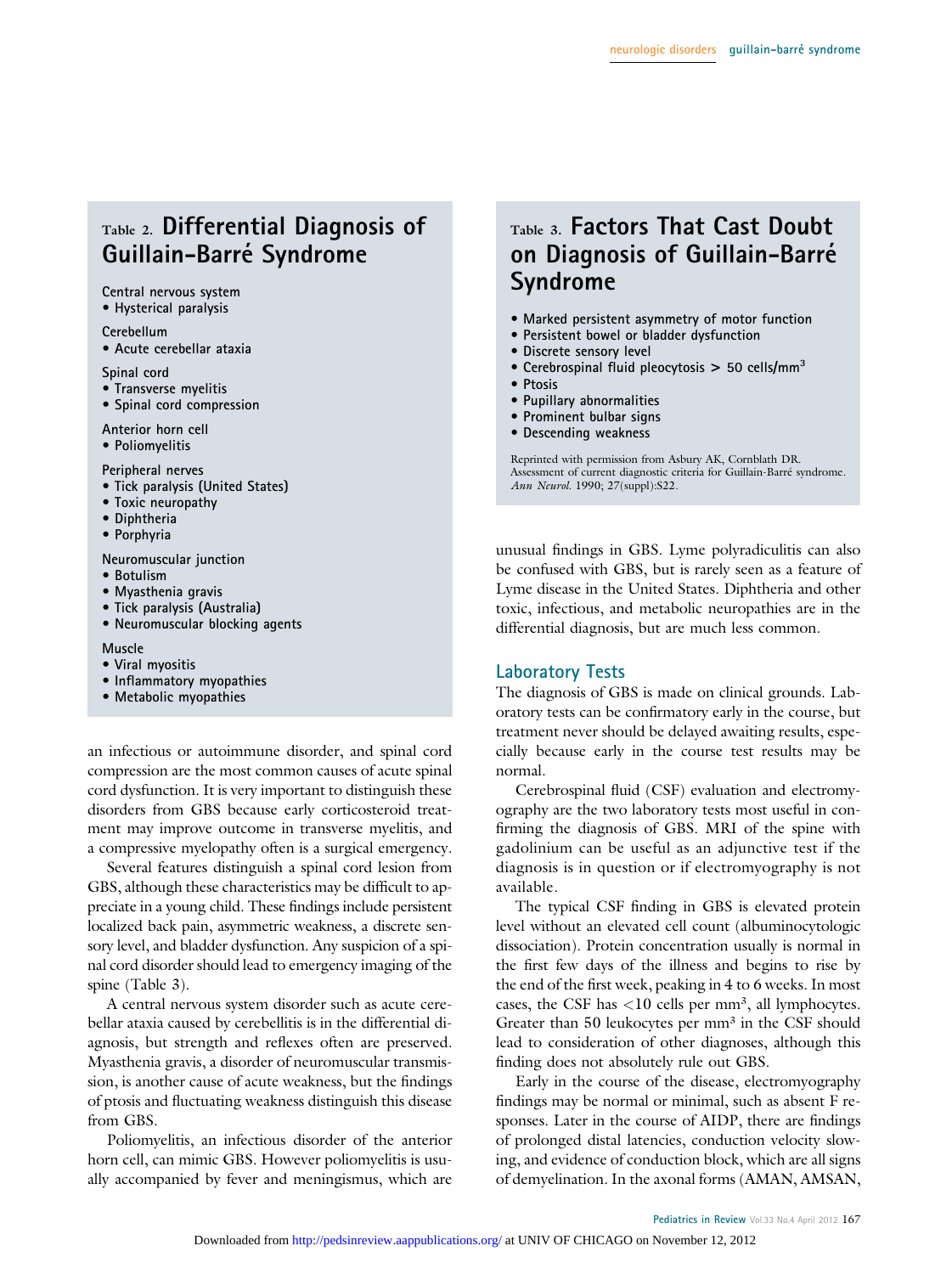and MFS), there is reduced amplitude of compound action potentials without conduction slowing or prolongation of distal latencies, which is the characteristic finding in axonal injury.

The typical MRI finding in GBS is gadolinium enhancement of the spinal nerve roots.

Asbury originally wrote a summary of criteria for GBS in 1978, which was modified by Asbury and Cornblath in 1990 (Table 4). (3)

### Management

Treatment of GBS, including the use of intravenous immunoglobulin (IVIG) as described below, should begin as soon as the diagnosis is determined clinically.

The most important aspect of treatment in the child with GBS is supportive care. All children with GBS require hospital admission until their course has stabilized. Those who have flaccid quadriparesis, a rapidly progressive course, vital capacity at or below 50% of expected  $\langle$  <20 mL/kg), bulbar palsy, or autonomic instability should be monitored in an intensive care unit setting (Table 5).

Close attention must be paid to pain management, nutrition, and psychosocial needs. Rehabilitation should begin as soon as diagnosis is made to prevent contractures and skin breakdown and to restore function.

# Table 4. Diagnostic Features of Guillain-Barré Syndrome

Features required for diagnosis

- Progressive motor weakness of more than one limb
- Areflexia or marked hyporeflexia

Features strongly supportive of the diagnosis

- Progression over days to < 4 weeks
- Relative symmetry
- Pain, often significant, at onset
- Mild sensory symptoms or signs
- Cranial nerve involvement
- Autonomic dysfunction
- Absence of fever at onset of symptoms
- Onset of recovery 2–4 weeks after onset of plateau phase

Laboratory features

- Elevated cerebrospinal fluid protein level after one week of symptoms
- <10 leukocytes in cerebrospinal fluid
- Slowed conduction or conduction block on electromyography

Modified with permission from Asbury, AK, Cornblath, DR. Assessment of current diagnostic criteria for Guillain-Barré syndrome. Ann Neurol. 1990;7(suppl 1):S22.

# Table 5. Indications for ICU Monitoring

- Flaccid quadriparesis
- Rapidly progressing weakness
- Vital capacity  $<$  or  $=$  20 mL/kg
- Bulbar palsy
- Autonomic cardiovascular dysfunction

Reproduced from Agrawal S, Peake D, Whitehouse WP. Management of children with Guillain-Barré syndrome. Arch Dis Child Pract Ed. 2007;92:164 with permission from BMJ Publishing Group Ltd.

The American Academy of Neurology published a practice parameter in 2003 outlining treatment recommendations for GBS. (4) The recommendations were based on strong data in adults and were extrapolated to children because no well-designed randomized studies have been done in children.

The practice parameter stated that there was good evidence in adults that both plasma exchange, started within 4 weeks of symptoms, and IVIG started within 2 weeks of symptoms hastened recovery in patients who were unable to walk independently. There was no additional benefit from the use of plasma exchange and IVIG together.

Because of the technical difficulty of the use of plasma exchange in children, IVIG has become the treatment of choice. The recommendation has been to treat those children who are nonambulatory with 2 g/kg total of IVIG in equally divided daily doses over 2 to 5 days. Common adverse effects of IVIG include fever, myalgia, headache, chills, nausea, and vomiting. Hypersensitivity and anaphylactoid reactions can occur. A full list of adverse effects is included in the 2009 Red Book. (5)

For children who remain ambulatory or for those children whose course has stabilized, only supportive treatment is recommended. Of course, every case must be considered individually, and many child neurologists would recommend treatment in any patient who has been diagnosed as having GBS, especially if there is bulbar weakness or respiratory compromise, even in the plateau phase.

Korinthenberg et al, in 2005, by using some of the patients included in the previously mentioned study, attempted to answer two questions about the benefits of IVIG use in children: (1) "Can early treatment with IVIG before the loss of unaided walking reduce the subsequent severity of the disease?" (2) "After the loss of unaided walking, does treatment with 1 g/kg per day body weight IVIG over 2 days result in faster recovery of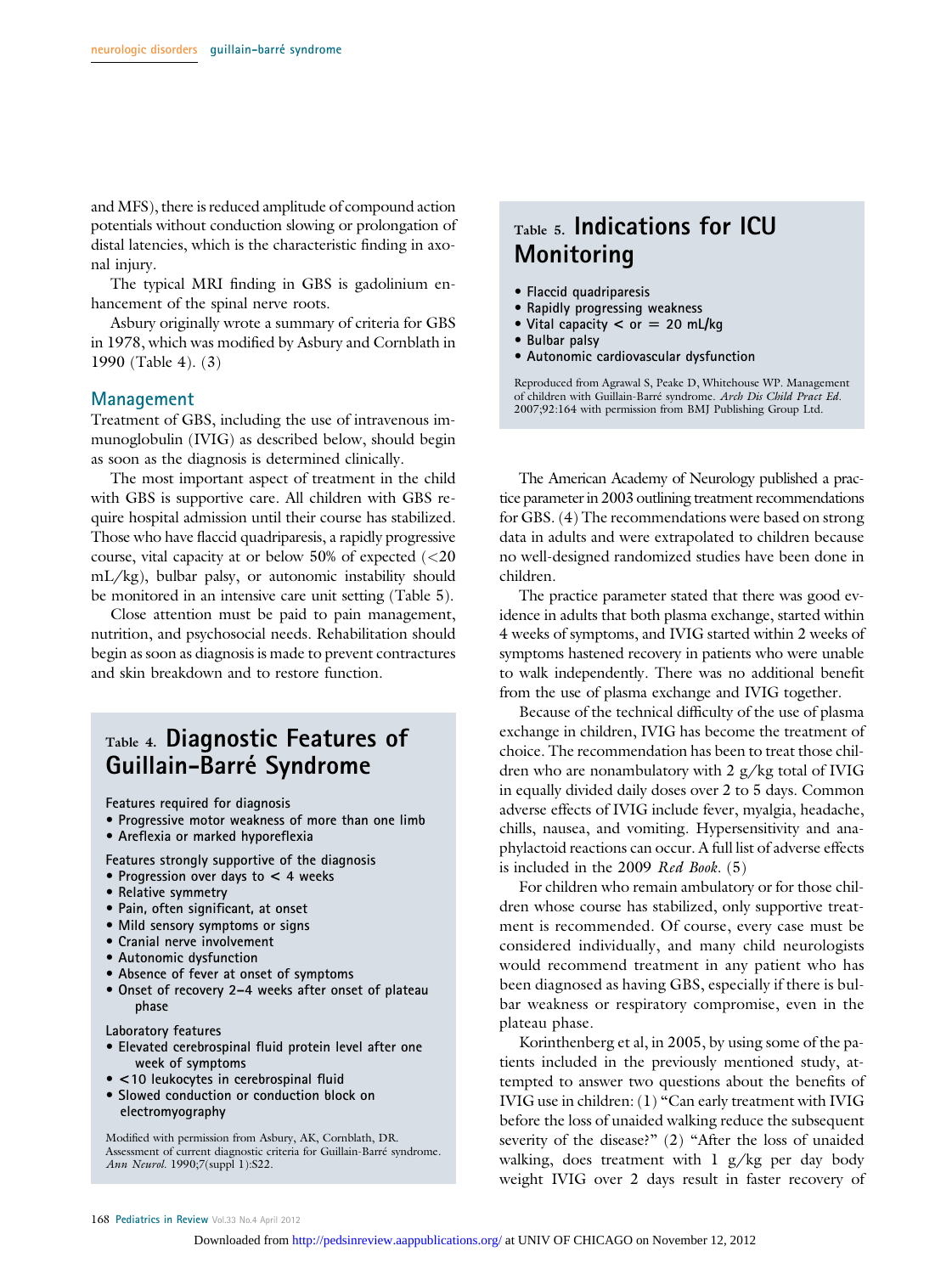unaided walking than treatment with 0.4 mg/kg per day body weight over 5 days?" (6)

The authors could not answer the first question because the early treatment group consisted of only 21 children, 14 of whom were randomized to the treatment group. Of the seven in the non-treatment group, 4 became unable to walk and were randomized into the late treatment group, leaving only 3 children untreated.

In the late treatment group, the time to regain independent walking did not differ between the 2-day and 5 day regimens. However, patients in the 2-day regimen had a higher rate of early transient relapses that was statistically significant ( $P = .049$ ); but the extent of the deterioration and the time to recovery were not described. Both regimens continue to be used.

A recent retrospective study looked at immunoglobulin G (IgG) levels in adults with GBS after treatment with IVIG and found a correlation with IgG levels and recovery time, suggesting that some patients may need higher or additional doses. (7) Although this finding needs to be replicated in a prospective study, the implications should be kept in mind if treating a patient who does not seem to be responding to treatment.

Corticosteroids have been tested extensively in adult GBS and are not indicated.

### Course and Prognosis

The prognosis for childhood GBS generally is excellent. This outcome is quite different from adults, in whom morbidity and mortality are considerably higher, and severity of disease is correlated with outcome.

Although treatment with IVIG is believed to hasten recovery, and thus reduce complications associated with prolonged disability, IVIG therapy is not felt to influence ultimate outcome. Older studies in children report full recovery within 6 to 12 months, with the majority of those who do not recover fully having only mild disabilities.

In the study cited above, improvement was noted first at a median of 11 days, ability to walk unaided returned in a median of 43 days, and 75% became symptom free in a median of 106 days. (2) Sensory disturbances, early fatigability, and dyscoordination remained a problem for some.

Another study looked at 47 children 2 years after recovery from GBS. (8) On detailed examination, 46% had some residual neurologic findings, including 27% with decreased or absent deep tendon reflexes and 15% with sensory disturbances. Twenty-three percent had mild weakness in at least one muscle group. In this study, younger age and rapid progression correlated with long-term weakness, but this has not been a consistent finding in other studies of childhood GBS. Most importantly, however, no child tested had any functional disability.

# Summary

- Based on strong research evidence, in countries where poliomyelitis has been eliminated, GBS is the most common cause of acquired paralysis in children. (9)
- Based on strong research evidence, GBS describes a spectrum of disorders caused by an autoimmune reaction against peripheral nerve components, including the myelin sheath and the axon. (10)(11)
- Based on strong research evidence, GBS usually is preceded by a bacterial or viral infection, less likely by vaccination in the 1 to 4 weeks before onset. The strongest relationship is with infection by C jejuni.  $(12)(13)$
- Based on strong research evidence, GBS in children most often presents with symmetrical ascending paralysis, diminished or absent reflexes, and often severe pain. Pain may lead to a delay in diagnosis. (2)  $(3)(9)(14)$
- Based on strong research evidence, the progressive phase peaks in 7 to 14 days and can lead to various levels of weakness, from abnormal gait to total paralysis, cranial nerve weakness, pain, respiratory compromise, and autonomic instability. (2)
- Based on some research evidence and consensus, children require hospitalization and often intensive care until their condition stabilizes because of significant risk of respiratory compromise and autonomic instability. (15)
- Based on strong research evidence in adults and some research evidence in children, IVIG and plasma exchange hasten recovery from GBS in patients with impaired ability to ambulate. (4)(6)
- Based primarily on consensus, IVIG is the treatment of choice in children with GBS. (6)(9)(15)
- Based on strong research evidence, the prognosis for full functional recovery in childhood GBS is excellent.  $(2)(8)(9)$

### **References**

1. American Academy of Pediatrics. Meningococcal infections. In: Pickering LK, Baker CJ, Kimberlin DW, Long SS, eds. Red Book: 2009 Report of the Committee on Infectious Diseases. 28th ed. Elk Grove Village, IL: American Academy of Pediatrics; 2009:463

2. Korinthenberg R, Schessl J, Kirschner J. Clinical presentation and course of childhood Guillain-Barré syndrome: a prospective multicentre study. Neuropediatrics. 2007;38(1):10–17

3. Asbury AK, Cornblath DR. Assessment of current diagnostic criteria for Guillain-Barré syndrome. Ann Neurol. 1990;27(suppl): S21–S24

4. Hughes RAV, Wijdicks EFM, Barohn R, et al; Quality Standards Subcommittee of the American Academy of Neurology. Practice parameter: immunotherapy for Guillain-Barré syndrome: report of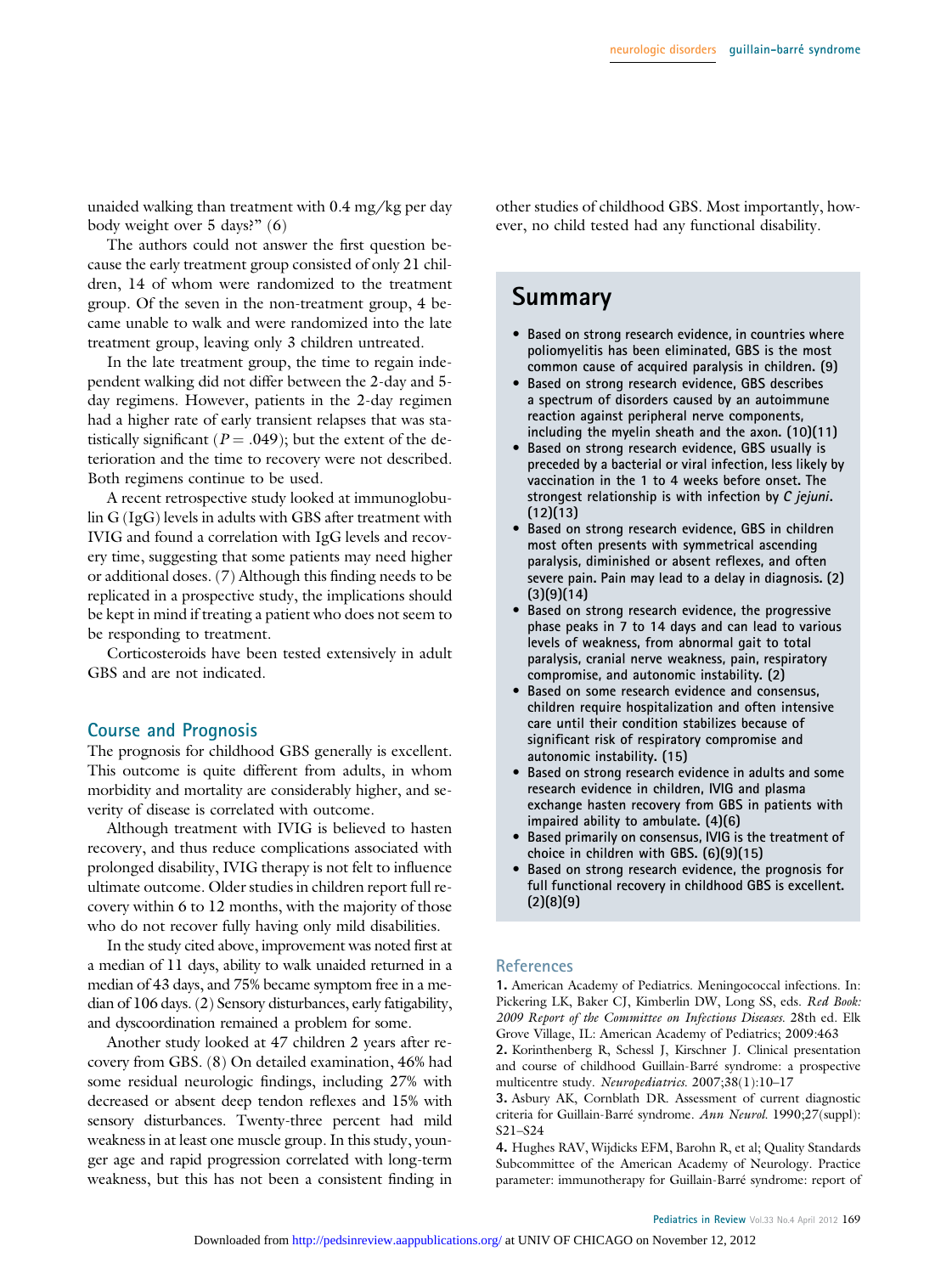the quality standards subcommittee of the American Academy of Neurology. Neurology. 2003;61(6):736-740

5. American Academy of Pediatrics. Passive immunization. In: Pickering LK, Baker CJ, Kimberlin DW, Long SS, eds. Red Book: 2009 Report of the Committee on Infectious Diseases. 28th ed. Elk Grove Village, IL: American Academy of Pediatrics; 2009:58–61

6. Korinthenberg R, Schessl J, Kirschner J, Mönting JS. Intravenously administered immunoglobulin in the treatment of childhood Guillain-Barré syndrome: a randomized trial. Pediatrics. 2005;116(1):8–14

7. Kuitwaard K, de Gelder J, Tio-Gillen AP, et al. Pharmacokinetics of intravenous immunoglobulin and outcome in Guillain-Barré syndrome. Ann Neurol. 2009;66(5):597–603

8. Vajsar J, Fehlings D, Stephens D. Long-term outcome in children with Guillain-Barré syndrome. J Pediatr. 2003;142(3):305–309

9. Jones HR Jr. Guillain-Barré syndrome: perspectives with infants and children. Semin Pediatr Neurol. 2000;7(2):91–102

10. Sladky JT. Guillain-Barré syndrome: blind men describe an elephant? Neurology. 2007;69(17):1647–1649

11. Schessl J, Koga M, Funakoshi K, et al. Prospective study on anti-ganglioside antibodies in childhood Guillain-Barré syndrome. Arch Dis Child. 2007;92(1):48–52

12. Hadden RD, Karch H, Hartung HP, et al; Plasma Exchange/ Sandoglobulin Guillain-Barré Syndrome Trial Group. Preceding infections, immune factors, and outcome in Guillain-Barré syndrome. Neurology. 2001;56(6):758–765

13. Rees JH, Soudain SE, Gregson NA, Hughes RA. Campylobacter jejuni infection and Guillain-Barré syndrome. N Engl J Med. 1995;333(21):1374–1379

14. Nguyen DK, Agenarioti-Bélanger S, Vanasse M. Pain and the Guillain-Barré syndrome in children under 6 years old. J Pediatr. 1999;134(6):773–776

15. Agrawal S, Peake D, Whitehouse WP. Management of children with Guillain-Barré syndrome. Arch Dis Child Educ Pract Ed. 2007;92(6):161–168

### Suggested Reading

- Li Z, Turner RP. Pediatric tick paralysis: discussion of two cases and literature review. Pediatr Neurol. 2004;31(4):304–307
- Legido A, Tenembaum SN, Kastsetos CD, Menkes JH. Guillain-Barré syndrome. In: Menkes JH, Sarnat HB, Maria BL, eds. Child Neurology. 7th ed. Philadelphia, PA: Lippincott Williams and Wilkins; 2006
- Roodbol J, de Wit MCY, Walgaard C, de Hoog M, Catsman-Berrevoets CE, Jacobs BC. Recognizing Guillain-Barré syndrome in preschool children. Neurology. 2011;76(9):807–810

# PIR Quiz

This quiz is available online at http://www.pedsinreview.aappublications.org. NOTE: Since January, learners can take Pediatrics in Review quizzes and claim credit online only. No paper answer form will be printed in the journal.

## New Minimum Performance Level Requirements

Per the 2010 revision of the American Medical Association (AMA) Physician's Recognition Award (PRA) and credit system, a minimum performance level must be established on enduring material and journal-based CME activities that are certified for AMA PRA Category 1 Credit<sup>TM</sup>. In order to successfully complete 2012 Pediatrics in Review articles for AMA PRA Category 1 Credit<sup>TM</sup>, learners must demonstrate a minimum performance level of 60% or higher on this assessment, which measures achievement of the educational purpose and/or objectives of this activity.

Starting with 2012 Pediatrics in Review, AMA PRA Category 1 Credit<sup>TM</sup> be claimed only if 60% or more of the questions are answered correctly. If you score less than 60% on the assessment, you will be given additional opportunities to answer questions until an overall 60% or greater score is achieved.

- 1. A 7-year-old presents to your clinic after three days of worsening, unsteady gait. Among the following, the finding most typical of Guillain-Barré syndrome is:
	- A. Absent deep tendon reflexes.
	- B. Papilledema.
	- C. Proximal weakness.
	- D. Ptosis.
	- E. Sluggish pupils.
- 2. You are rounding on your 12-year-old patient, hospitalized in the ICU for Guillain-Barré syndrome. Among the following, the complication MOST likely to result from her Guillain-Barré syndrome is:
	- A. Autonomic instability.
	- B. Deep venous thrombosis.
	- C. Diarrhea.
	- D. Nephrolithiasis.
	- E. Sepsis.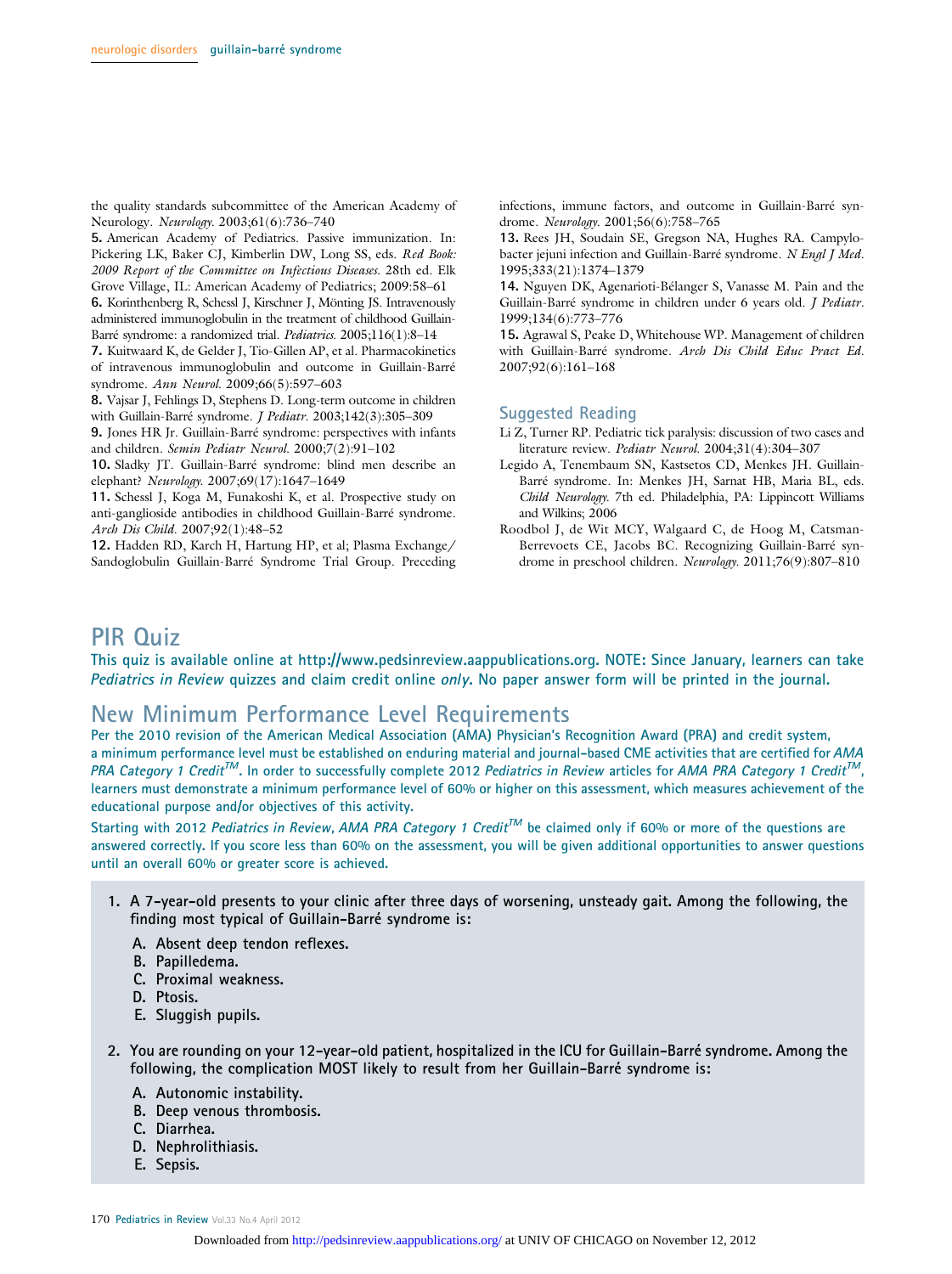- 3. Which of the following characterizes infant botulism rather than Guillain-Barré syndrome?
	- A. Age  $>1$  year.
	- B. Areflexia.
	- C. Ascending paralysis.
	- D. Pupillary abnormalities.
	- E. Respiratory failure.
- 4. A 10-year-old boy is diagnosed as having Guillain-Barre´ syndrome after a week of wobbly gait that has now plateaued. He has remained ambulatory throughout his illness, with minimal if any assistance required. At no point has there been any evidence of bulbar weakness or respiratory compromise. Of the following therapies, an appropriate treatment having the lowest potential for adverse effects would be:
	- A. Ceftriaxone.
	- B. Intravenous immunoglobulin.
	- C. Mechanical ventilation.
	- D. Plasma exchange.
	- E. Supportive care.
- 5. An 8-year-old girl presents to the emergency department for a history of falling and progressive gait ataxia for at least a week. Among the following, the finding most specific in the cerebrospinal fluid for a diagnosis of Guillain-Barré syndrome is:
	- A. Glucose 15 mg/dL.
	- B. Protein 72 mg/dL.
	- C. 5 red blood cells/ $\mu$ L.
	- D. 53 leukocytes/µL.
	- E. 62 lymphocytes/ $\mu$ L.

### **Condolences**

The staff of Pediatrics in Review would like to express our sorrow at the February 17, 2012, death of Dr. Donald Lewis, a highly respected colleague and valuable member of this editorial board. An article co-authored by Dr. Lewis will appear in the May issue.